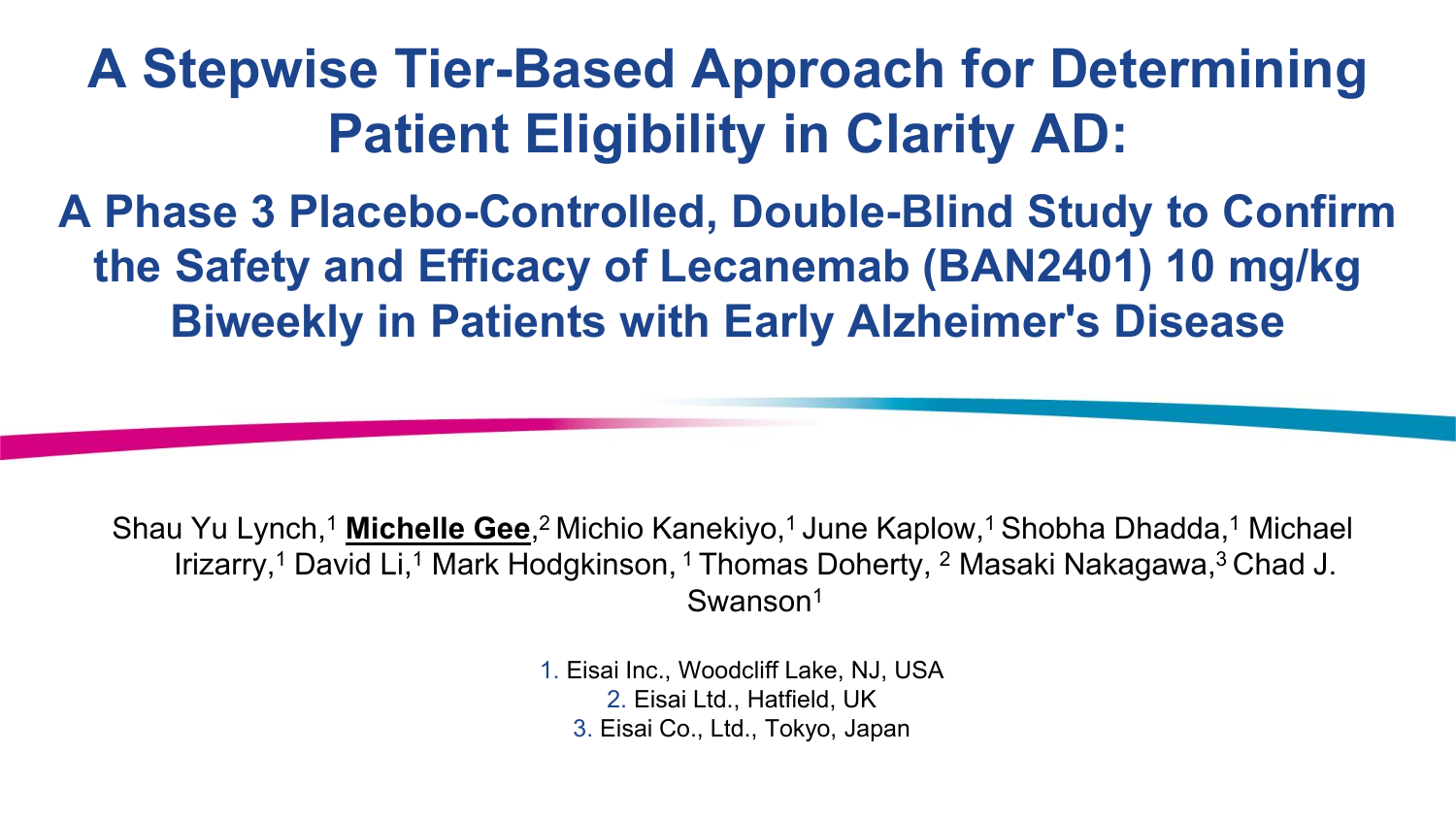

- Dr Gee is an employee of Eisai Ltd.
- All authors are employees or former employees of Eisai Inc., Eisai Ltd., or Eisai Co Ltd.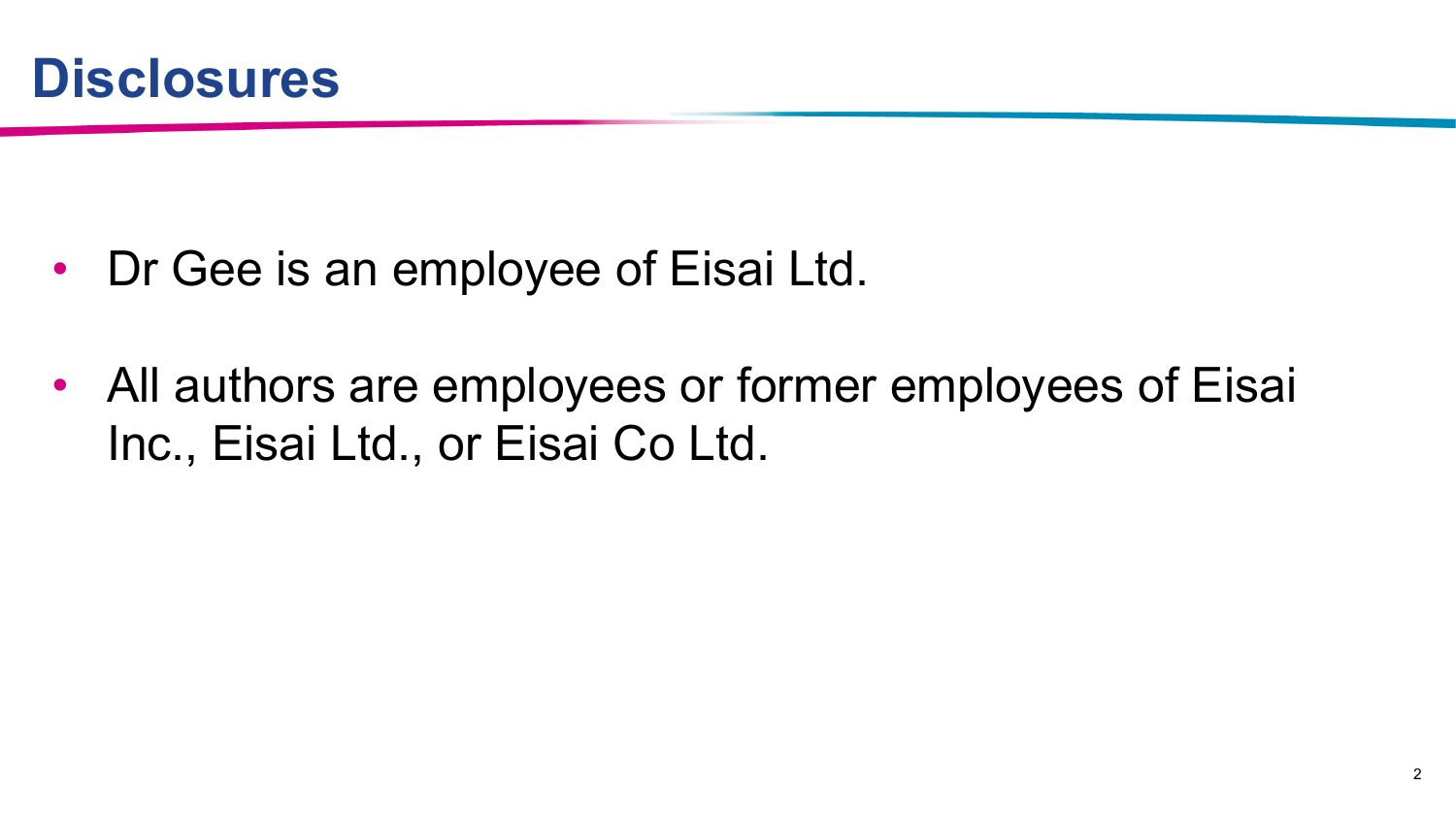## **Introduction**

- Identifying eligible patients is one of the biggest challenges of amyloid-modifying clinical trials in early Alzheimer's disease (EAD)
- Major contributors of low recruitment rates:
	- Access to amyloid PET & LP capabilities, evidence of amyloid burden, clinical disease stage, medical comorbidities, concurrent medications, and study partner availability
- More efficient screening methods are needed
	- Excludes ineligible patients early during the screening process
	- Reduce burden on clinical sites, trial patients and study partners
	- Allow the allocation of trial resources to focus on eligible patients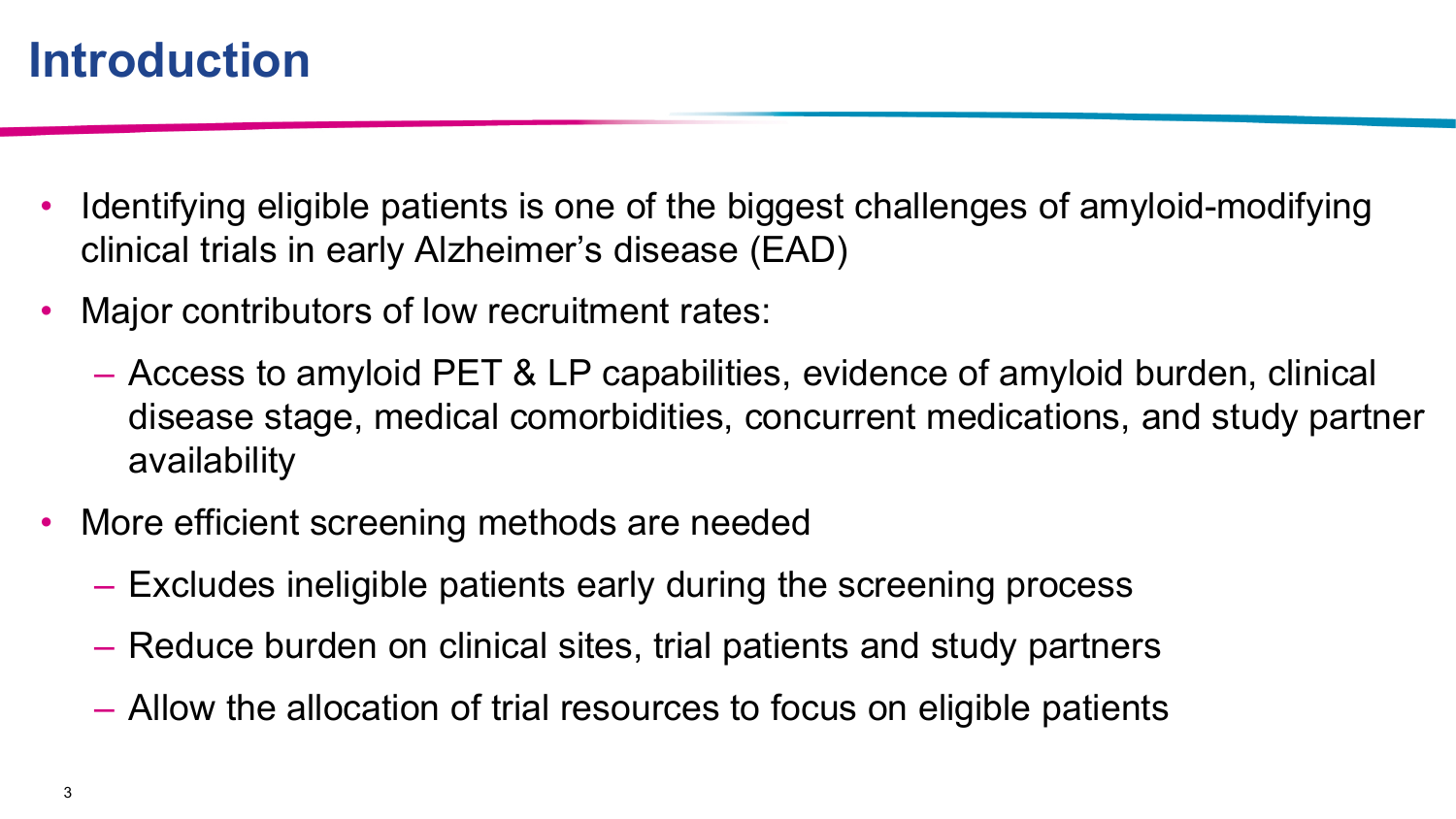# **Lecanemab: Anti-Aβ monoclonal Antibody**

*Selectively Targets Aβ Protofibrils*



- Humanized immunoglobulin G1 (IgG1) monoclonal antibody
- Selectively binds to soluble Aβ aggregate species
	- >1000-fold selectivity for protofibrils over Aβ monomers (low affinity for Aβ monomer<sup>1</sup>)
	- Preferential activity for Aβ protofibrils over fibrils  $(>10x)^{2-5}$

1. Tucker S, et al. J Alzheimers Dis. 2015;43(2):575-88. 2. Lord A, et al. Neurobiol Dis. 2009;36:425-34. 3. Sehlin D, et al. PLoS One. 2012;7:e32014. 4. Sehlin D, et al. Neurodegener Dis. 2011;8:117–23. 5. Logovinsky V, et al. *Alzheimer's Research & Therapy*. 2016;8:14.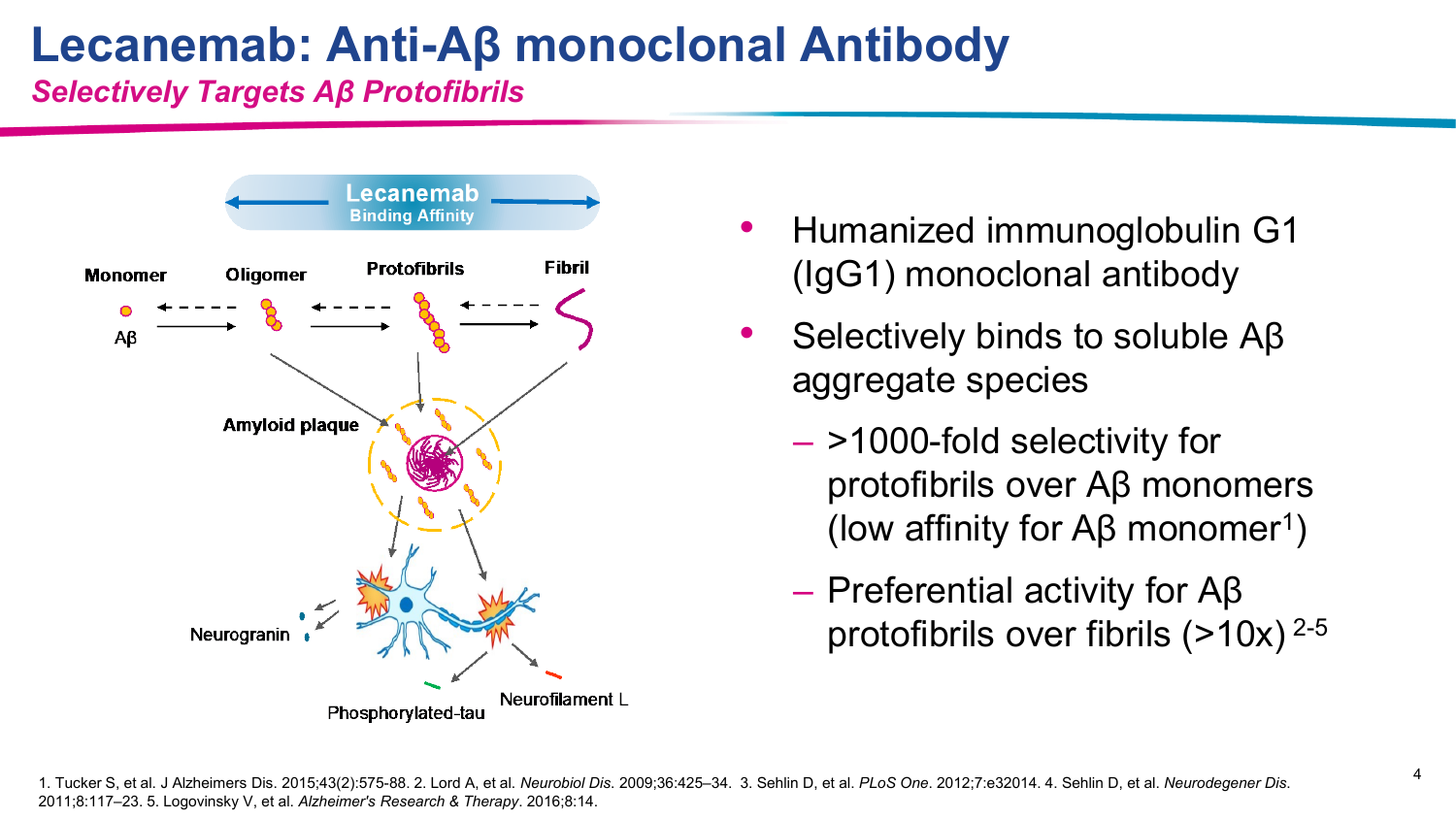

#### **Randomization will be stratified according to**

- Clinical subgroup (MCI due to AD or mild AD dementia)
- Presence or absence of ongoing approved AD treatment (eg, acetylcholinesterase inhibitors, memantine, or both)
- ApoE4 status (ie, carriers or non-carriers)
- Geographical region

#### **3 optional longitudinal sub-studies**

- Amyloid PET
- Tau PET
- CSF biomarkers of neurodegeneration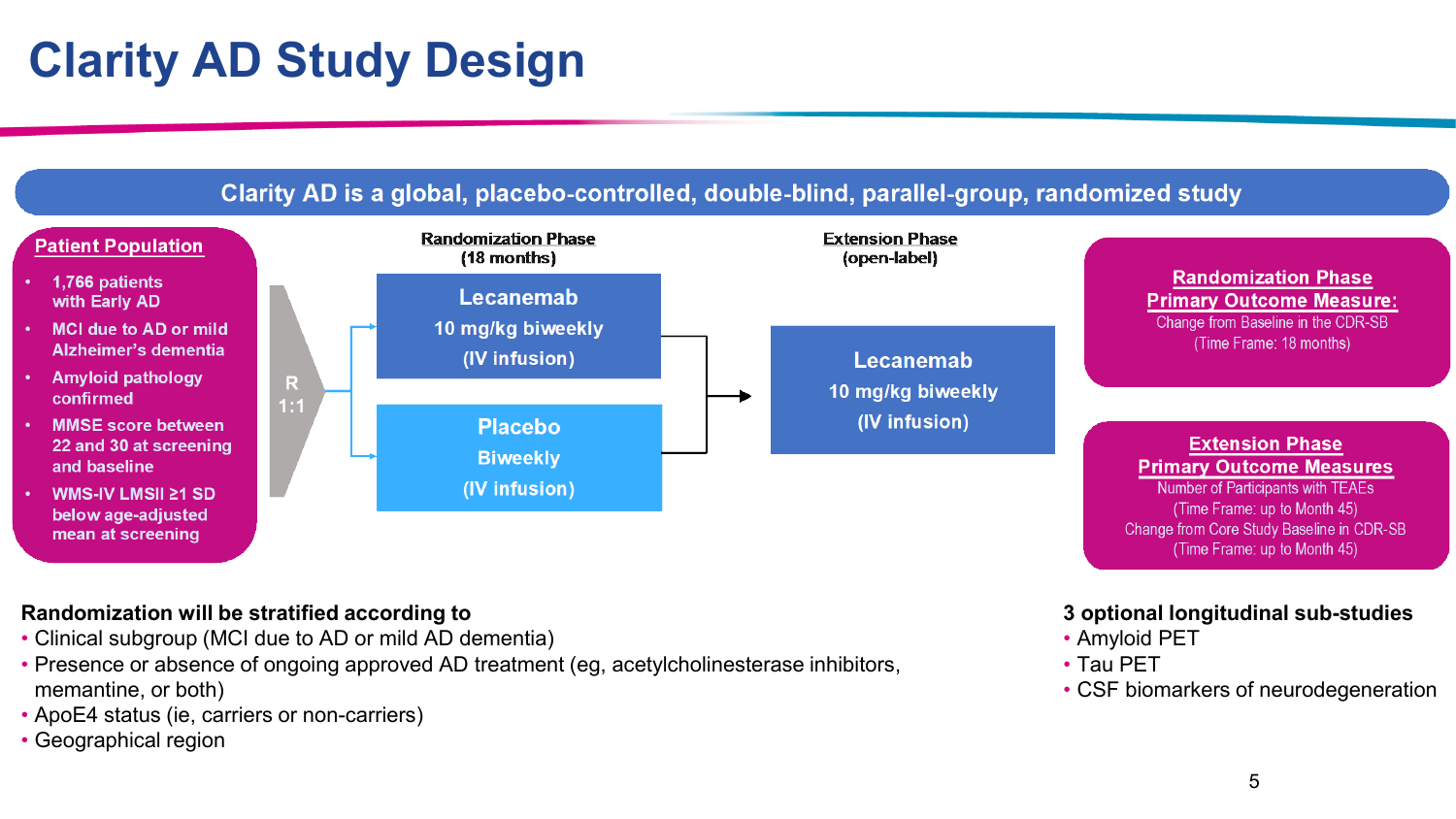## **Clarity AD Core Study Endpoints**

The primary efficacy endpoint in the core study is change in CDR-SB from baseline at 18 months

#### Primary Endpoint | Secondary & Other **Endpoints**

Key secondary endpoints include change from baseline at 18 months in:

- Amyloid PET SUVr
- ADCOMS
- ADAS-Cog14

Other objectives include change from baseline at 18 months in :

- ADCS-ADL-MCI
- MMSE, CDR-Global
- Biomarkers\*

#### **Safety**

- Adverse Events
- Laboratory Abnormalities
- Vital Signs
- Monitored throughout the study by the sponsor and by an independent data safety monitoring committee

6

CDR-SB: Clinical Dementia Rating, sum of boxes. ADCOMS: Alzheimer's Disease Composite Score. ADAS-cog: Alzheimer's Disease Assessment Scale–cognitive subscale. PET SUVr: positron emission topography standardized uptake value ratio. ADAS-ADL-MCI: Alzheimer's Disease Cooperative Study/Activities of Daily Living scale adapted for mild cognitive impairment (MCI) subjects. \* Amyloid PET positive to negative conversion; Tau PET; Blood and CSF biomarkers, including: Aβ[1-42], neurogranin, NFL, t-tau, and p-tau; Morphometric measures in the brain as measured by vMRI; Changes in brain tau pathology (tau PET)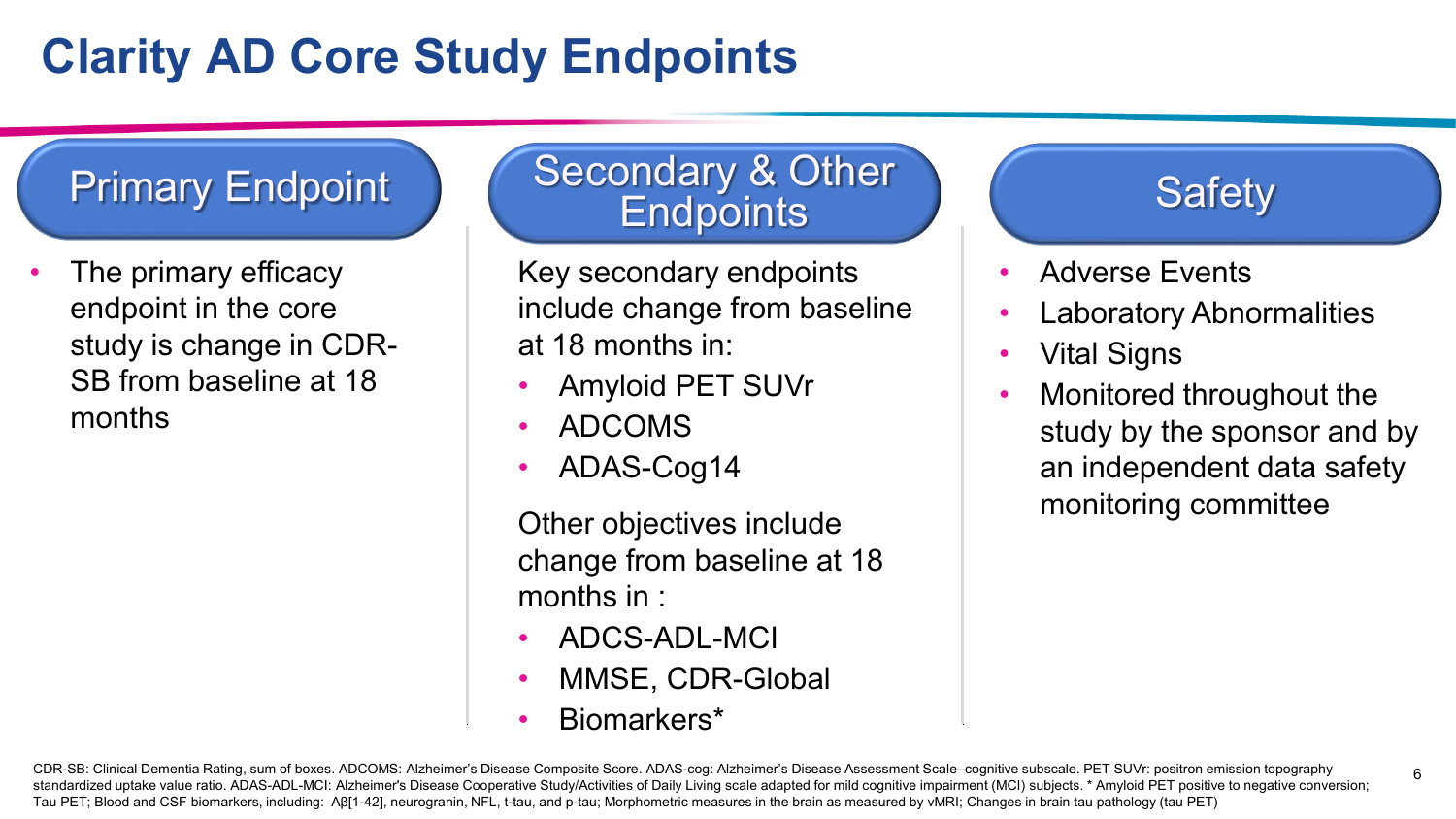#### **Methods**

- During the pre-randomization phase, eligibility assessments are organized into 5 progressive tiers and patients must meet all criteria within each tier before progressing to the following tier
- The early screening tiers (Tiers 1 and 2) consist of psychometric measures (MMSE, WMS-IV LMI and LMII, and CDR) and assessments of past and concurrent medical conditions and medications
- MRI, baseline cognitive and safety measures, and confirmation of amyloid pathology by amyloid PET and/or CSF are placed in later screening and baseline tiers (Tiers 3-5)
- Patients who meet all eligibility criteria in the 5 screening tiers will be randomized in a 1:1 randomization schedule to receive either placebo or lecanemab 10mg/kg biweekly
- Approximately 1766 patients will be randomized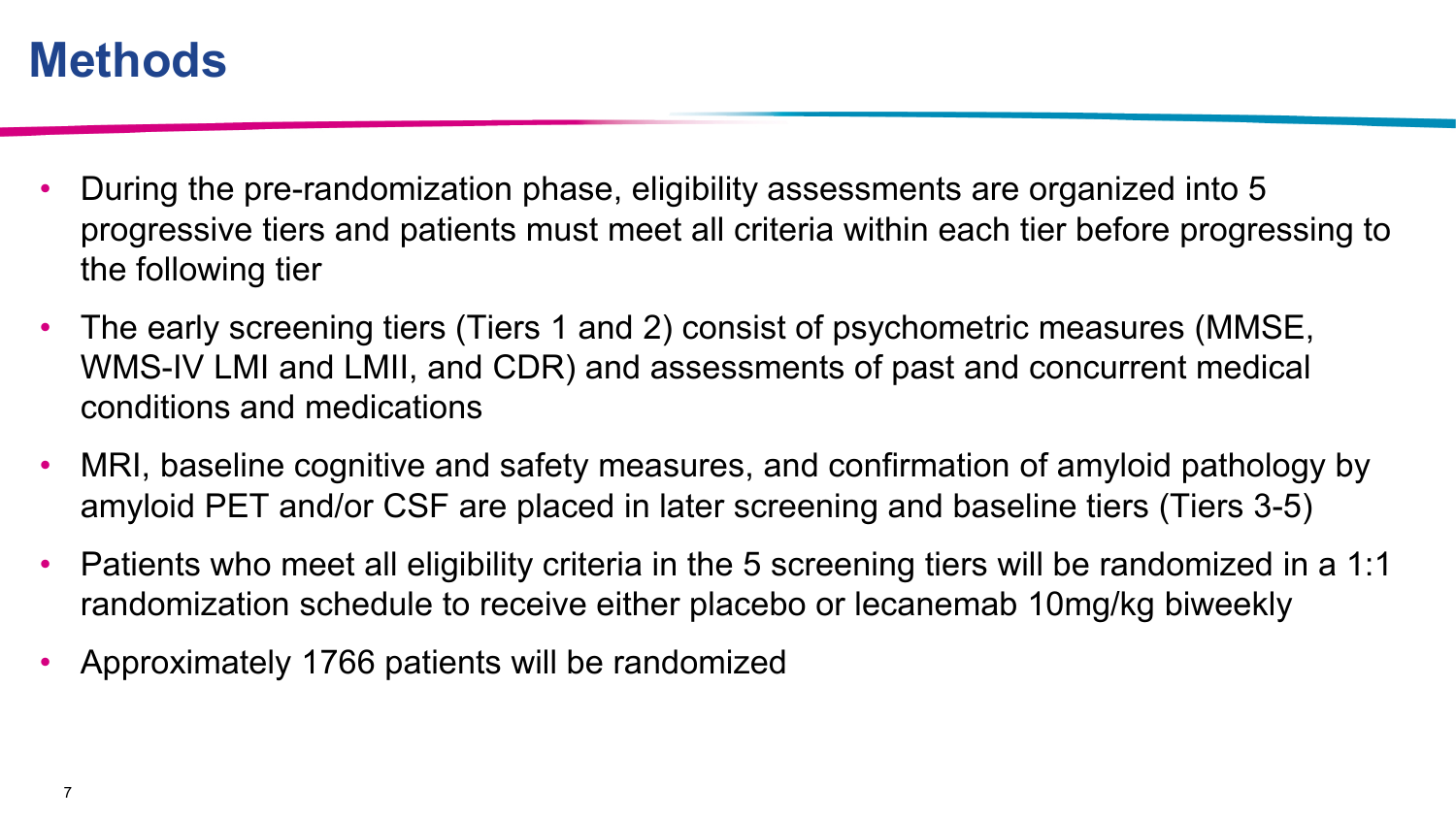## **Clarity AD Screening and Baseline Tiers**

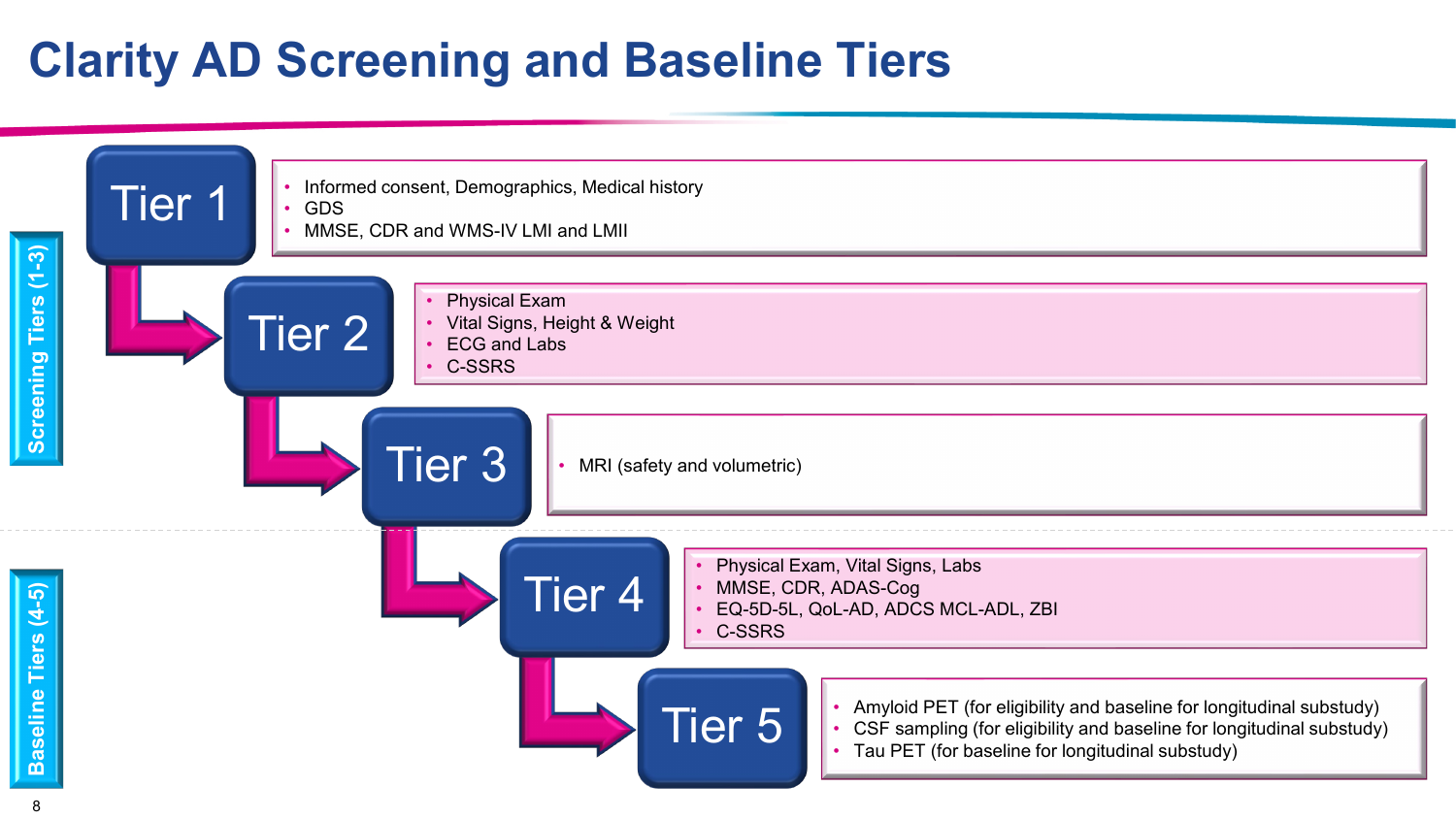#### **Results**



#### **Screen Failure % At Each Tier**

- 5972 patients were screened, and 1795 patients were randomized. Data cleaning is currently ongoing
- Highest failure reason in Tier 1-2: WMS-IV LMII  $(20\%)$
- Highest failure reason in Tier 3-5: amyloid pathology
	- 28.8% amyloid negative (~10% of screening population)
	- A higher proportion of ApoE4 carriers (86.6%) were amyloid positive compared with ApoE4 noncarriers (56%)
- Results consistent with those observed in the lecanemab phase 2 study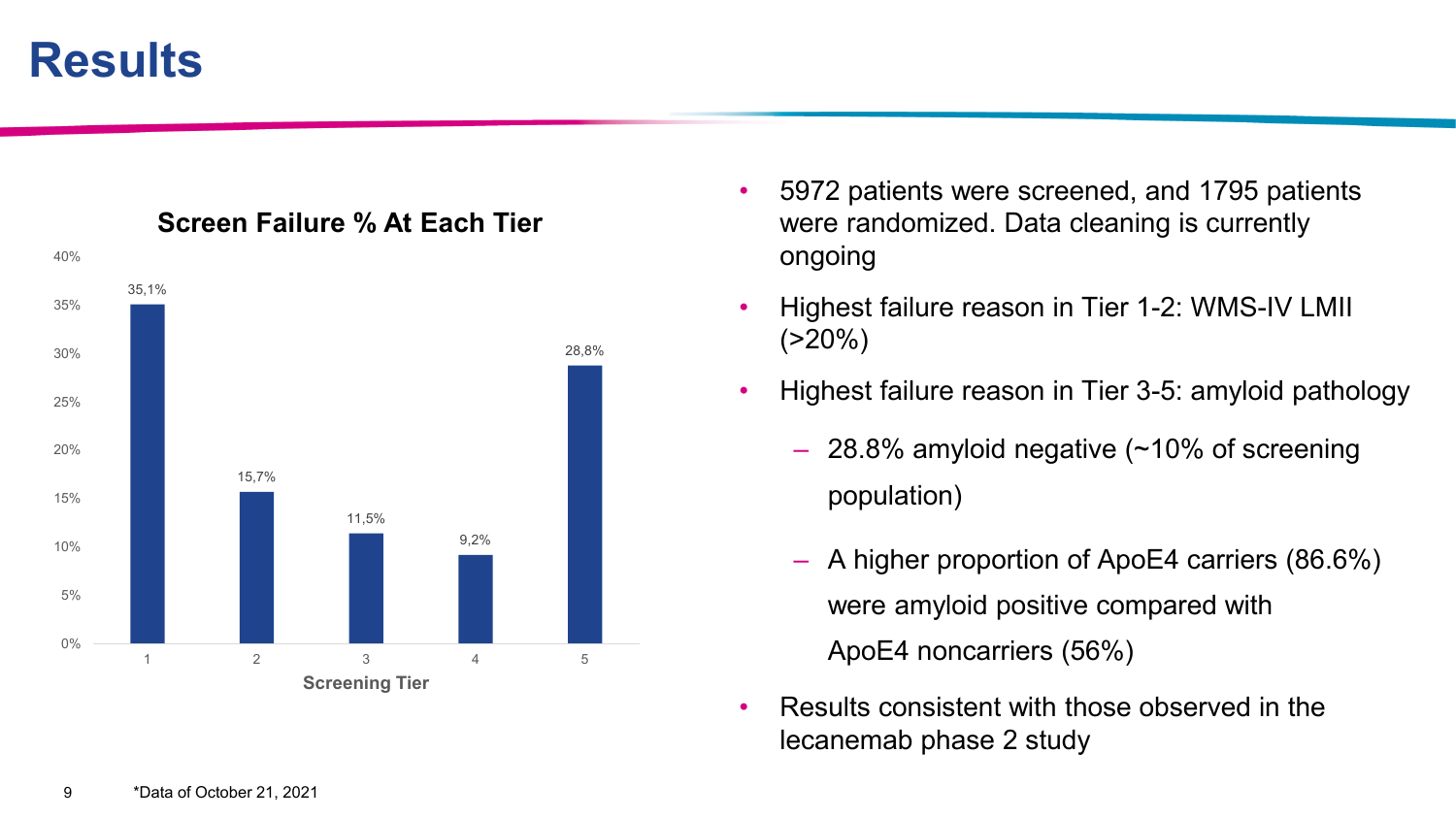### **Conclusions**

- The stepwise tier-based approach utilized in the Clarity AD study reduced trial burden on clinical sites, patients and study partners by disqualifying approximately 70% of non-eligible patients early in the screening process
- This approach eliminates unnecessary, time-consuming, and invasive procedures in these patients, allowing for sites to focus their resources and attention on potentially qualified patients for the trials
- Such an approach reduces overall recruitment time and costs